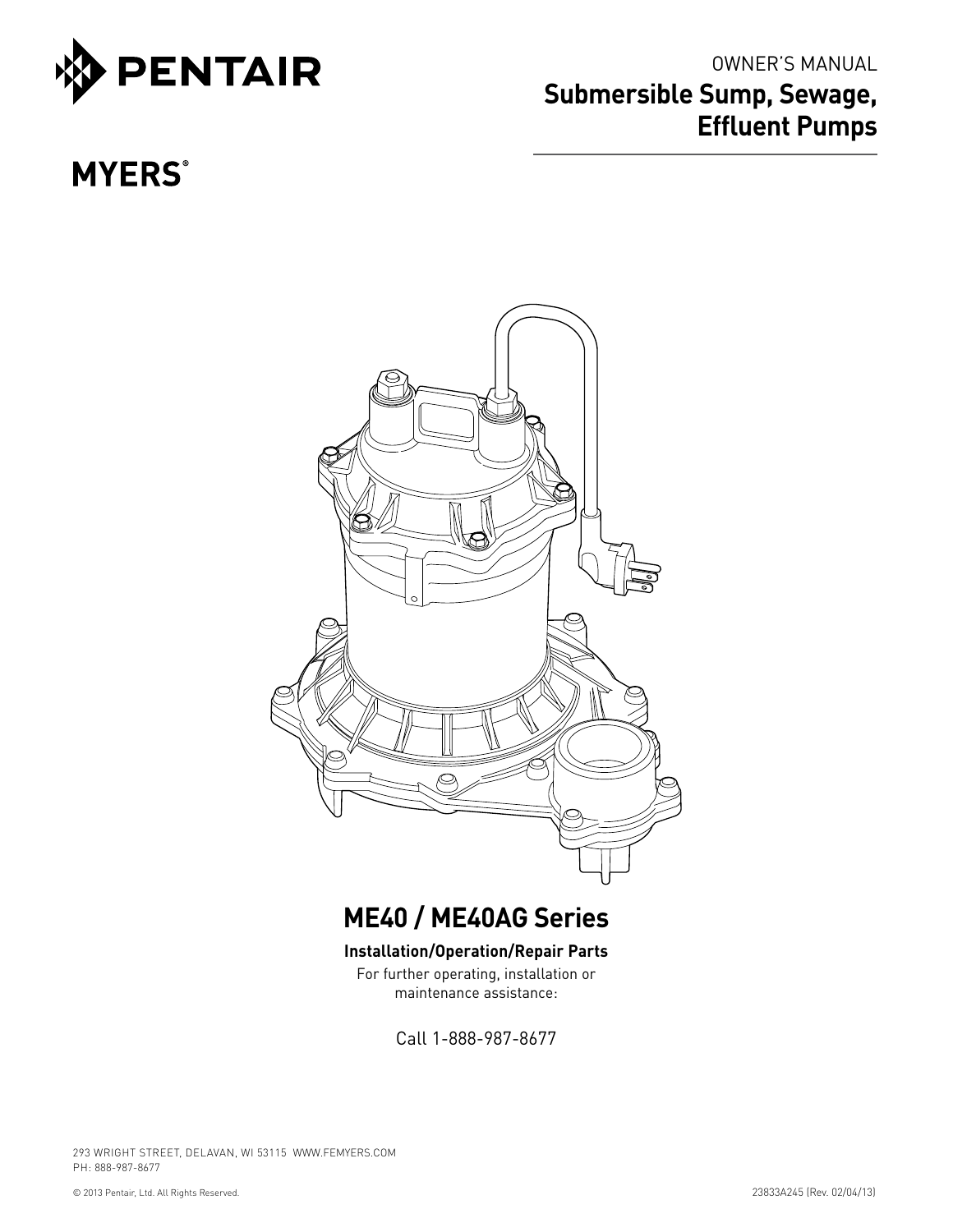## **Important Safety Instructions**

SAVE THESE INSTRUCTIONS - This manual contains important instructions that should be followed during installation, operation, and maintenance of the product. Save this manual for future reference.

 $\triangle$  This is the safety alert symbol. When you see this symbol on your pump or in this manual, look for one of the following signal words and be alert to the potential for personal injury!

A DANGER indicates a hazard which, if not avoided, will result in death or serious injury.

 $\sqrt{\text{A}$  WARNING indicates a hazard which, if not avoided, *could* result in death or serious injury.

 $\sqrt{\text{A CAUTION}}$  indicates a hazard which, if not avoided, *could* result in minor or moderate injury.

*NOTICE* addresses practices not related to personal injury.

Keep safety labels in good condition. Replace missing or damaged safety labels.

- 1. Read these rules and instructions carefully. Failure to follow them could cause serious bodily injury and/or property damage.
- 2. Check your local codes before installing. You must comply with their rules.
- 3. Vent sewage or septic tank according to local codes.
- 4. Do not install pump in any location classified as hazardous by National Electrical Code, ANSI/NFPA 80-1984 or the Canadian Electrical Code.

**AWARNING Risk of electric shock.** Can shock, burn or kill. During operation the pump is in water. To avoid fatal shocks, proceed as follows if pump needs servicing:

Do not smoke or use devices that can generate sparks in a septic (gaseous) environment.

- 5A. Disconnect power to outlet box before unplugging pump.
- 5B. Take extreme care when changing fuses. Do not stand in water or put your finger in the fuse socket.
- 5C. Do not modify the cord and plug. When using the cord and plug, plug into a grounded outlet only. When wiring to a system control, connect the pump ground lead to the system ground.
- 6. Be sure that construction and access to septic sumps conform with all OSHA requirements.
- 7. **A CAUTION** Risk of burns. Do not run the pump dry. Dry running can overheat the pump, (causing burns to anyone handling it) and will void the warranty.
- 8. **A CAUTION** Risk of burns. The pump normally runs hot. To avoid burns when servicing pump, allow it to cool for 20 minutes after shutdown before handling.
- 9. The pump is permanently lubricated. No oiling or greasing is required in normal operation.

#### **California Proposition 65 Warning**

A WARNING This product and related accessories contain chemicals known to the State of California to cause cancer, birth defects or other reproductive harm

When used in effluent dosing or S.T.E.P. applications, the pump must be installed in a separate tank or compartment at the discharge side of the septic tank. *NOTICE* Never install the pump in the main tank where sludge collects. Do not use the pump for raw sewage.

#### **Description**

Myers ME40 Series Pumps are single seal units, automatic or manual, designed for use in effluent dosing, Septic Tank Effluent Pumping (S.T.E.P.) or normal sump and general dewatering applications where higher pressure is required. Impellers are enclosed two-vane type to handle 3/4" spherical solids and are made of engineered thermoplastic. All pumps have a 1-1/2" NPT discharge tapping. Each pump is packaged separately in a carton marked with a catalog number and Myers engineering number.

*NOTICE* Do not overtighten discharge pipe into pump plastic discharge fitting.

*NOTICE* This unit is not designed for applications involving salt water or brine! Use with salt water or brine will void warranty.

*NOTICE* This pump is not approved for, and should not be used in, swimming pools or fountains.

#### **ME40**

The ME40 Series pumps are available in 115 volt or 230 volt, single phase, 4/10 HP motors. All units are single seal only, available in automatic or manual with either 10' or 20' power cords. All power cords have either 115 volt or 230 volt grounded plugs.

#### **ME40AG**

The ME40AG Series pumps are single seal units designed for use in continuous run agricultural evaporative cooling applications. They will run continuously in elevated temperatures with clean sump water.

The wetted pump components are the same as already described for the ME40 series.

#### **Specifications**

| Model            | <b>HP</b> | v   | Ph | Cord Lgth. | <b>Type</b> |  |  |  |  |  |  |  |     |
|------------------|-----------|-----|----|------------|-------------|--|--|--|--|--|--|--|-----|
| ME40A-11         |           | 115 |    | 10'        | Auto        |  |  |  |  |  |  |  |     |
| ME40M-11         |           |     |    |            | Manual      |  |  |  |  |  |  |  |     |
| <b>ME40AC-11</b> |           |     |    | 20'        | Auto        |  |  |  |  |  |  |  |     |
| <b>ME40MC-11</b> |           |     |    |            | Manual      |  |  |  |  |  |  |  |     |
| <b>ME40AC-21</b> |           |     |    |            | Auto        |  |  |  |  |  |  |  |     |
| <b>ME40MC-21</b> |           | 230 | 1  |            | Manual      |  |  |  |  |  |  |  |     |
| ME40P-1          | 4/10      | 115 |    | 10'        |             |  |  |  |  |  |  |  |     |
| ME40PC-1         |           |     |    |            |             |  |  |  |  |  |  |  | 20' |
| ME40P-2          |           |     |    | 10'        | Auto        |  |  |  |  |  |  |  |     |
| ME40PC-2         |           | 230 |    | 20'        |             |  |  |  |  |  |  |  |     |
| <b>ME40AG-11</b> |           | 115 |    |            |             |  |  |  |  |  |  |  |     |
| <b>ME40AG-21</b> |           | 230 |    |            | Manual      |  |  |  |  |  |  |  |     |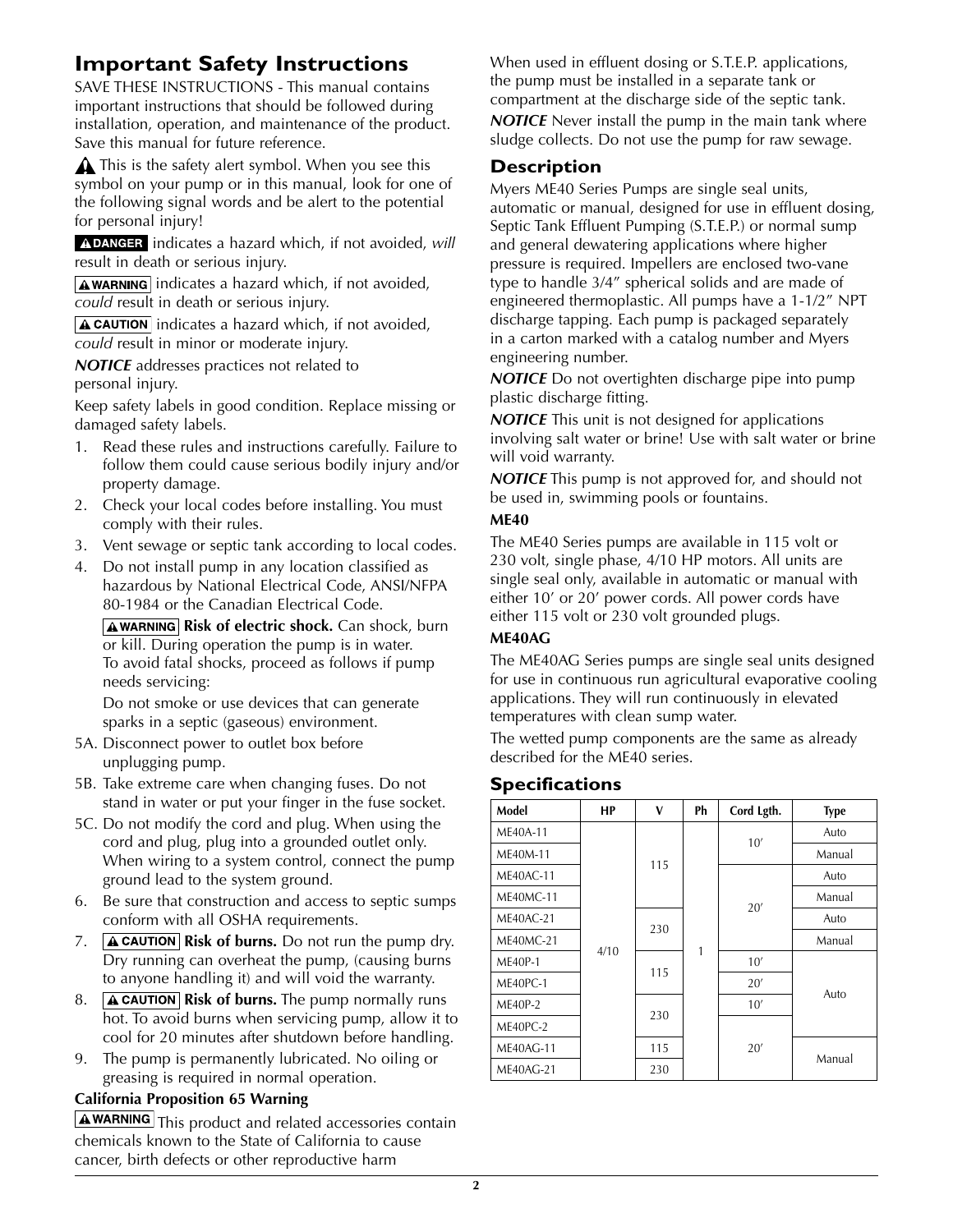## **Motor Type**

The motors used in the ME40/ME40AG pumps are pressed into the cast iron housing and surrounded by dielectric oil for the greatest heat dissipation. The ME40 uses a shaded pole, 4/10 HP, 1550 RPM motor. The ME40AG uses a permanent split capacitor, 4/10 HP, 1625 RPM motor. Both units have Class A motor insulation, are available in single phase 115 or 230 volt with overload protection, and use a lower ball bearing - upper sleeve bearing. These pumps have no starting switches and do not require a control panel for simplex installation. All pumps have UL and CSA approval. Myers is a SSPMA-certified pump member.

## **Air Locking**

A sump pump is said to be air locked if air is trapped in the pump and it cannot get out, thus preventing the pump from operating.

The ME40/ME40AG pumps have a built-in air vent hole in the impeller chamber to let out trapped air. It is normal for liquid to spray out of this hole during operation. If this hole becomes plugged, the pump may air lock. As a secondary precaution a 1/8" hole should be drilled in the discharge pipe below the check valve. The check valve should be 12 to 18 inches above pump discharge. Do not put check valve directly into pump discharge opening.

#### **Level Controls**

All pumps must use sealed level control switches for automatic operation. All automatic pumps have built-in level control float switches. The power cord has a ground pin that plugs into a grounded receptacle. The grounded receptacle cannot be used in the wet sump or basin due to danger of current leakage.

Manual pumps can be made automatic with MLC or MFLC controls with a series plug. Plug the MLC or MFLC series plug into a proper voltage grounded receptacle. Then plug the pump cord plug into the back of the switch cord series plug. The float control must be tethered a minimum 4" to pump or discharge pipe. Control must float free from pump and basin wall.

On all duplex units or simplex installations with additional options like high water alarm, the power cord plug must be cut off and wired into a control panel or into a sealed junction box if used in wet sump or basin. The AWS-1 control also acts as a sealed junction box for connecting power cord to pump cord.

*NOTICE* The ME40 sump/effluent pump can be easily changed from one style, automatic or manual, to the other by merely interchanging the plug ends of the float control with the manual plug. The ball float must be tethered with a cable clamp, as shown. Do not remove the motor cap.

ME40P pumps have a mechanical (mercury free) float switch with a 10' or 20' cord with a 115 volt or 230 volt piggyback plug with the switch mounted to the pump. Plug the switch cord plug into a proper voltage, properly grounded outlet and plug the power cord into the back of the switch cord and tape the cords to the discharge pipe every 12".



# **Installation**

**AWARNING Risk of electric shock.** Can shock, burn or kill. Do not lift pump by the power cord. See *Cord Lift Warning* below.

*NOTICE* Install the pump on a hard, level surface (cement, asphalt, etc.). Never place the pump directly on earth, clay or gravel surfaces. Install the pump in a sump basin with a minimum diameter of 18" (46cm).



Do not lift pump by power

cord.

## **Cord Lift Warning**

- 1. Attempting to lift or support pump by power cord can damage cord and cord connections.
- 2. Cord may pull apart, exposing bare wires with possibility of fire or electrical shock.
- 3. Lifting or supporting pump by power cord will void warranty.
- 4. Use lifting ring or handle on top of pump for all lifting/lowering of pump. Disconnect power to pump before doing any work on pump or attempting to remove pump from sump.

Typical pump shown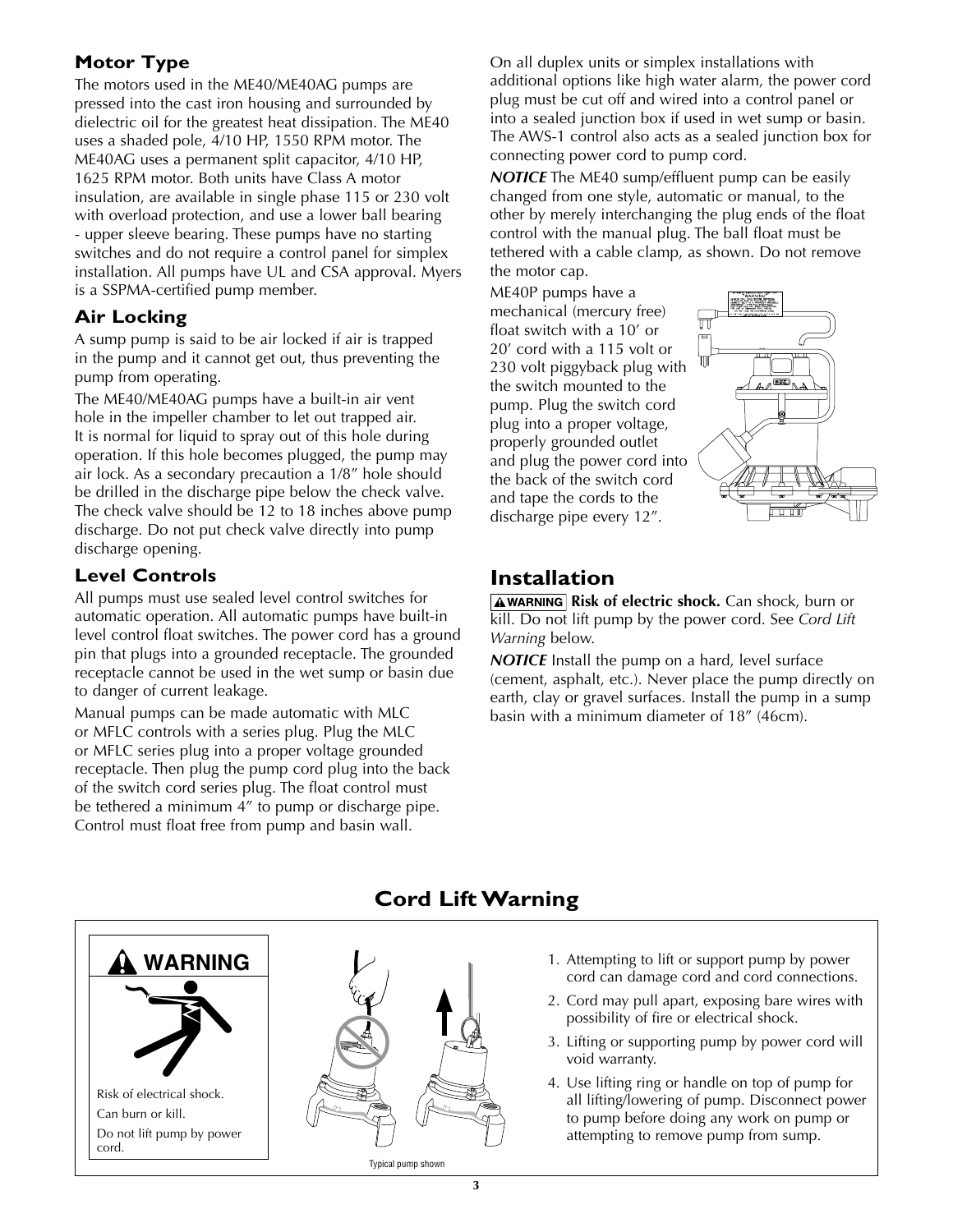## **Piping**

Piping must not be smaller than pump discharge.

The pump is designed to operate partially or completely submerged in effluent liquids and pump semi-solid fluids up to 3/4" (51mm) in diameter.

When installed in an effluent system, the pipe must be capable of handling semi-solids of at least 3/4" (19mm) in diameter.

The rate of flow in the discharge pipe must keep any solids present in suspension in the fluid. To meet minimum flow requirements (2 feet per second in the discharge line), size the pipe as follows:

| A Pipe Size Of:  | Will Handle a Flow Rate Of: |
|------------------|-----------------------------|
| $1-1/2$ " (38mm) | 12 GPM                      |
| $2''$ (51 mm)    | 21 GPM                      |
| $2-1/2$ " (64mm) | 30 GPM                      |
| $3''$ (76mm)     | 48 GPM                      |

In an effluent system use a 1-1/2" (38mm) check valve in pump discharge to prevent backflow of liquid into sump basin. The check valve should be a free flow valve that will easily pass solids. Be sure check valve installation complies with local codes.

Be sure that the float switch hangs freely. It should not be able to come in contact with the sides or bottom of the sump pit.

Make sure the sump pit is free of any debris that could obstruct the intake volute or switch.

Use plumbing materials that are approved by local building codes when connecting pipes between pump and sewer outlet.

**AWARNING Risk of explosion and hazardous gas.** Never enter pump chamber after sewage or effluent has been in basin. Sewage water can give off methane, hydrogen sulfide, and other gasses which are highly poisonous. For this reason, Myers recommends installing effluent pumps with a quick removal system. The quick removal system may be a union or quick-release coupling if the pipe or discharge hose is within reach from the surface, or a rail system type quick disconnect on deeper installations. See Figure 2 for a typical installation.

The dosing tank or pumping chamber must be constructed of corrosion resistant materials and must be capable of withstanding all anticipated internal and external loads. It also must not allow infiltration or exfiltration. The tank must have provisions for antibuoyancy. Access holes or covers must be adequate size and be accessible from the surface to allow for installation and maintenance of the system. Access covers must be lockable or heavy enough to prevent easy access by unauthorized personnel. The pumping chamber holding capacity should be selected to allow for emergency conditions.

Test the pump installation by filling the sump basin with enough water to activate the pump and repeat this cycle until satisfied with pump operation.





*NOTICE* For critical indoor installations where additional high water protection is desired, install an audible alarm system in the sump pit. For outdoor installations, confer with your distributor.

Connect the power cord to a 3-prong grounded AC receptacle.

#### **Electrical**

**AWARNING Risk of electric shock.** Can shock, burn or kill. When installing, operating, or servicing this pump, follow the safety instructions listed below.

- 1. DO NOT splice the electrical power cord.
- 2. DO NOT allow the plug on the end of the electrical cord to be submerged.
- 3. DO NOT use extension cords. They are a fire hazard and can reduce voltage sufficiently to prevent pumping and/or damage motor.
- 4. DO NOT handle or service the pump while it is connected to the power supply.
- 5. DO NOT remove the grounding prong from the plug or modify the plug. To protect against electrical shock, the power cord is a three-wire conductor and includes a 3-prong grounded plug. Plug the pump into a 3-wire, grounded, grounding-type receptacle. Connect the pump according to the NEC or CEC and local codes.
- 6. DO NOT connect to GFCI outlet as premature failure of motor could occur.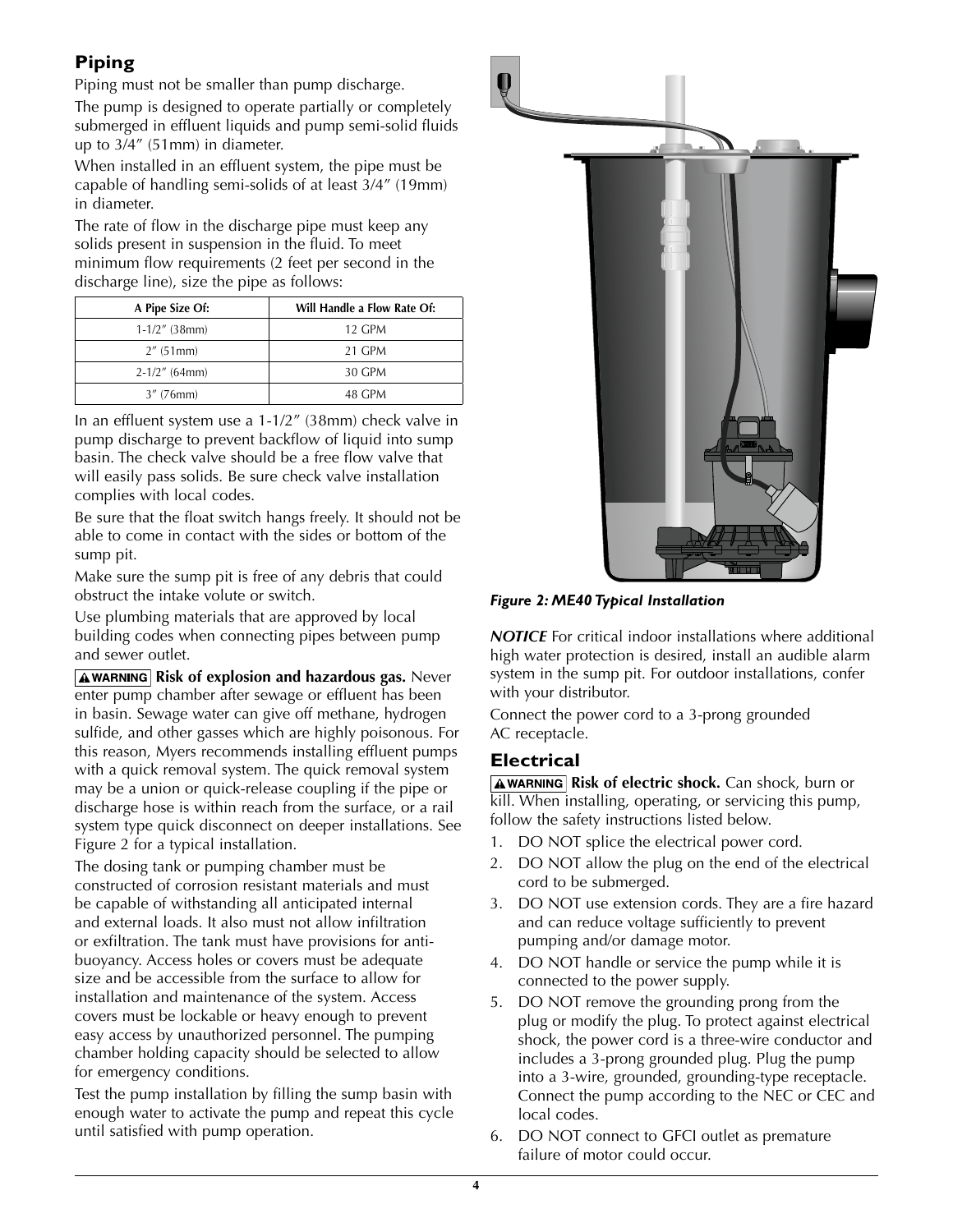#### **Screen**

ME40AG pumps have a suction screen included in the packaging. To secure the screen in place use two screws (provided). Screen installation, maintenance, and cleaning is the responsibility of the pump owner.

## **Operation**

**AWARNING Risk of fire and explosion.** Can cause severe injury, property damage or death. Do not use in explosive atmospheres. Pump water only with this pump. *NOTICE* Do not allow the pump to run in a dry sump. It

will void the warranty and may damage the pump.

An automatic overload protector in the motor will protect the motor from burning out due to overheating/ overloading. When the motor cools down, the overload protector will automatically reset and start the motor.

If the overload trips frequently, check for the cause. It could be a stuck impeller, wrong/low voltage, or an electrical failure in the motor. If an electrical failure in the motor is suspected, have it serviced by a competent repairman.

The pump is permanently lubricated. No oiling or greasing is required.

Cycle the pump at least once every month to be sure that the system is working satisfactorily.

*NOTICE* Any of the following will void the pump warranty:

- Pumping materials other than those the pump was designed to pump or continuously pumping water hotter than 120°F (49°C).
- Splicing a power cord or switch cord.
- Removing the cord tag from the cord.



*Motor Resistance Chart*

#### **Product Dimensions**









*ME40 Performance Curve*

**ME40AG Performance Curve**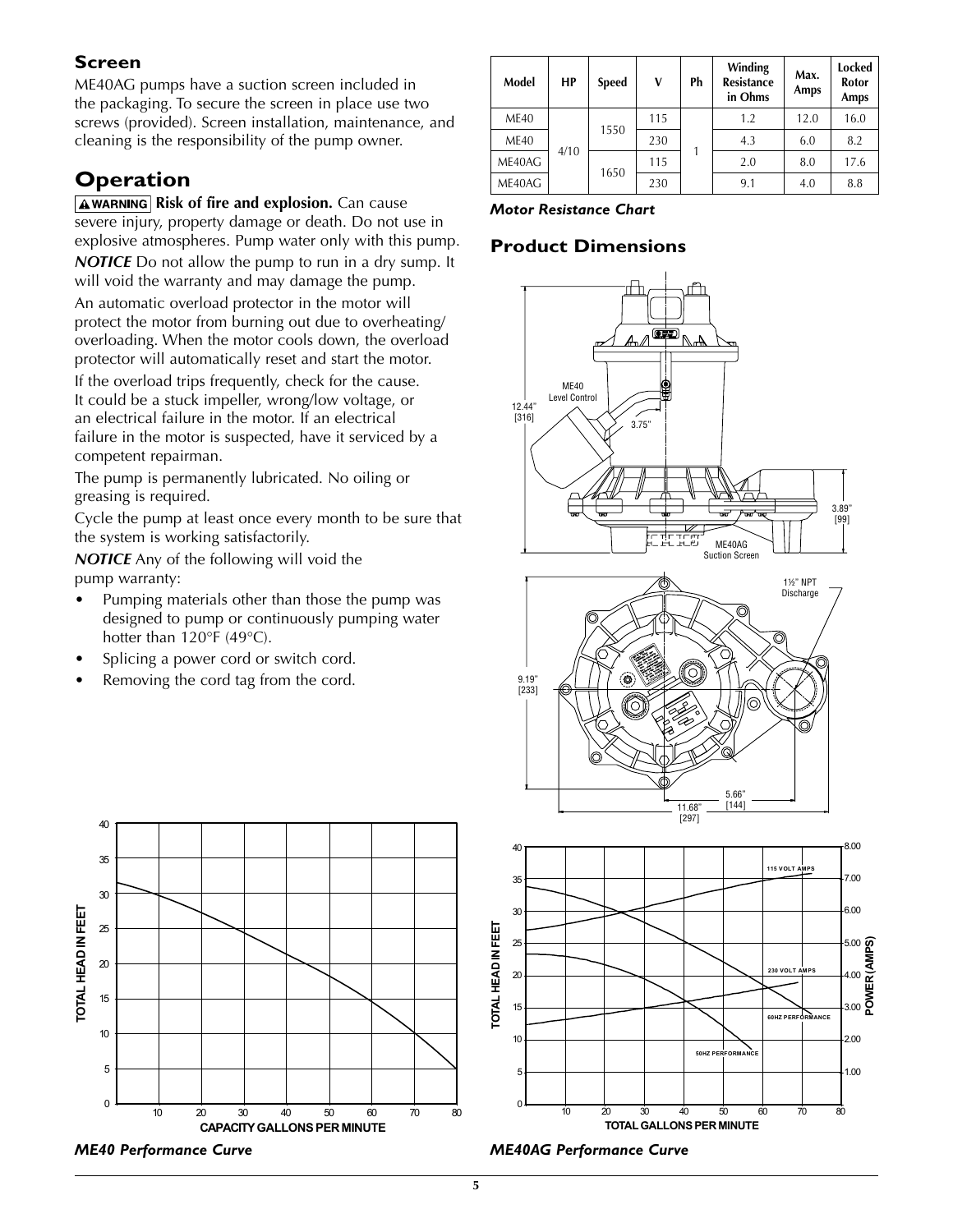## **Maintenance**

#### **General**

**AWARNING Risk of electric shock.** Can shock, burn or kill. Before removing the pump from the basin for service, always disconnect electrical power to the pump and the control switch. Do not lift the pump by the power cord. See the *Cord Lift Warning*.

### **Disinfect the Pump**

Place the pump in an area where it can be cleaned thoroughly. Remove all scale and deposits on the pump.

**AWARNING Risk of infection.** Submerge the complete pump in a disinfectant solution (dilute chlorine bleach) for at least one hour before disassembling the pump.

The pump motor housing contains a special lubricating oil which should be kept clean and free of water at all times.

#### **Replace Power Cord Or Automatic Control Float**

**A CAUTION Possible contamination.** Wear rubber gloves when working on switch. Dispose of old switch according to ordinances.

- 1. Use a wrench to loosen and remove thermoplastic nut from the cap socket. Use your fingers to pull and wiggle the cord end connector from the socket.
- 2. To replace either the power cord or automatic control float, align the half circle notch on the cord end connector with the half circle key in the socket. Press the connector into the socket all the way.
- 3. Slide the thermoplastic washer onto the top of the cord end connector.
- 4. Screw the thermoplastic nut into the socket. Tighten the nut snugly, but do not over tighten. The nut may be tightened a little more after the connector has set over a period of time.
- 5. If replacing automatic control float be sure to tether float approximately 3-5/8".

## **Replace Shaft Seal Only**

- 1. Remove the six screws from top thermoplastic cap and bump cap with plastic hammer to loosen.
- 2. Lay the cap back, do not disconnect wires from the cap. Pour all the oil from the pump. If the old seal failed there may be water in the oil and old oil should be discarded.
- 3. Remove the eleven machine screws holding the volute halves together. Separate lower half volute from the upper half by using a rubber hammer and/ or prying lightly with a screwdriver.
- 4. Lay pump on its side. Place a flat screwdriver in the slot in the bottom of the shaft and turn the impeller counterclockwise to remove it from the shaft. A blow from a rubber hammer may be necessary to loosen the impeller.
- 5. Remove the rotating portion (carbon) of the seal with pliers. Pry out the stationary portion (ceramic) with a pair of slotted screwdrivers to remove from volute casing. Discard the old seal assembly parts. *NOTICE* Never use old seal parts - rebuild pump with new seal assembly ONLY.
- 6. Thoroughly clean the shaft and volute casing with a clean cloth. If the drained oil showed signs of water, then the motor should be air dried for several days to remove any remaining moisture.
- 7. Remove the seal from the package being careful not to touch the carbon or ceramic faces with fingers or anything dirty. Add a film of oil to the perimeter of the rubber cup holding the ceramic and insert into the motor housing. Use a push tool the same size as the ceramic face (a short piece of PVC pipe works well).
- 8. With a clean dry cloth, wipe away any smudging or oil from the seal faces. Add a film of new oil onto the motor shaft. With the carbon facing towards the ceramic, slide the rotating part onto the motor shaft. Push it on far enough to attach impeller.
- 9. Screw the impeller clockwise onto the shaft using a screwdriver to hold the shaft from turning and tighten impeller. Use a thread lock compound on shaft threads.
- 10. Place pump upright on top of lower volute half. Be sure mating parts are together and reassemble the eleven machine screws and tighten.
- 11. Check that the impeller turns freely.
- 12. Replace oil in motor housing using only refined paraffinic transformer oil, <sup>1</sup>Shellflex™ 2210 or equivalent. The oil should be about 1/2" above the upper surface of the bearing plate. <sup>1</sup> Shell Oil Company, Texas
- 13. Reinstall the top thermoplastic cap, making sure the o-ring is in position on the cap. Tighten the top six screws snug, but do not overtighten.
- 14. Plug pump into receptacle to test operation. Pump must run quiet and free of vibration.

#### **Replace Motor Stator Housing Assembly And Seal**

- 1. Stator assembly includes housing, stator, rotor with shaft, thrust washers and metal bearing plate. (See *Repair Parts*)
- 2. Remove the six screws from top thermoplastic cap and bump cap with plastic hammer to loosen.
- 3. Disconnect the four motor lead wires from the cap pin terminals and remove cap. Pour all the oil from the pump.
- 4. Remove the eleven machine screws holding the volute halves together. Separate lower half volute from the upper half by using a rubber hammer and/ or prying lightly with a screwdriver.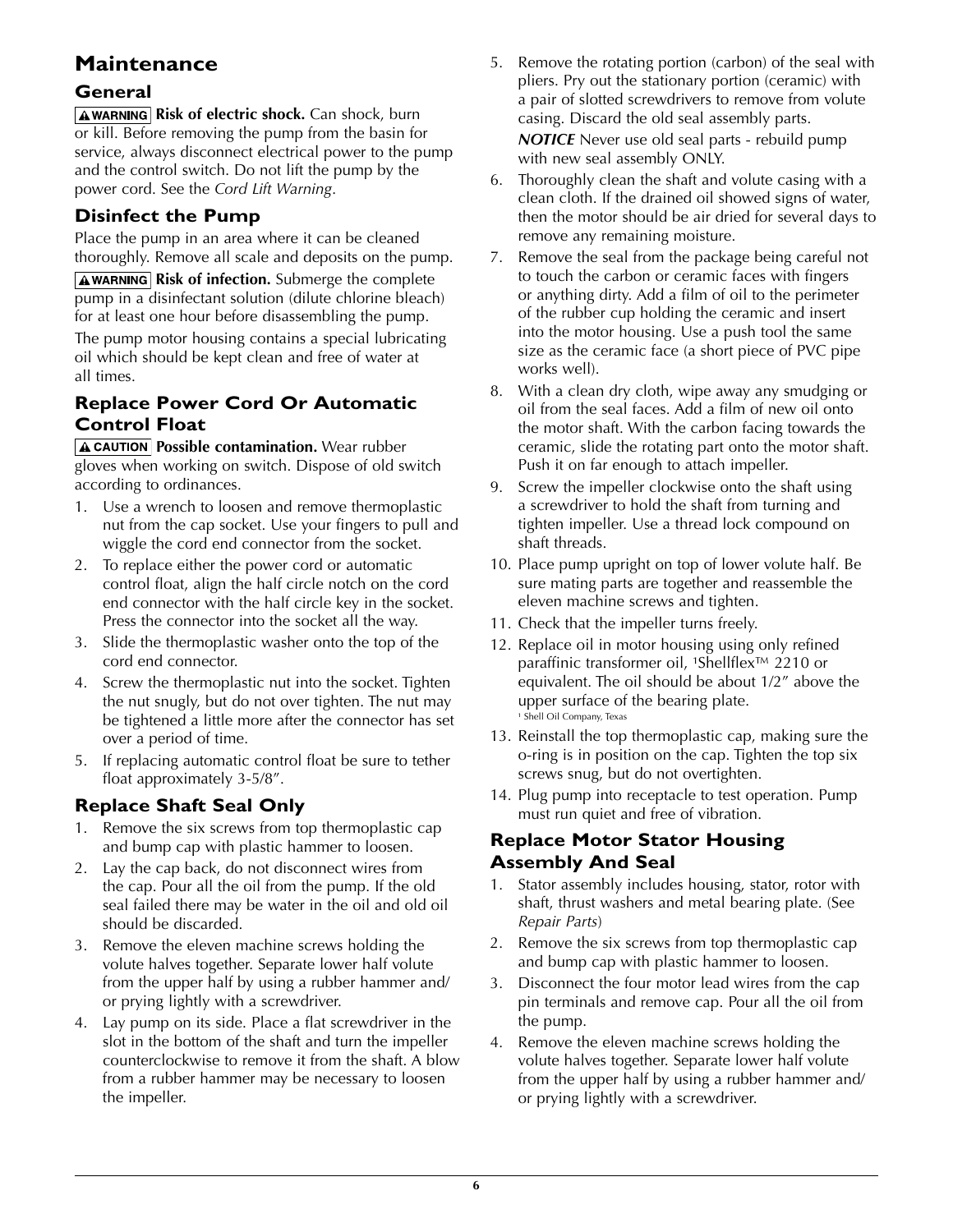- 5. Lay pump on its side. Place a flat screwdriver in the slot in the bottom of the shaft and turn the impeller counterclockwise to remove it from the shaft. A blow from a rubber hammer may be necessary to loosen the impeller. Discard old seal parts.
- 6. Remove the four flat head screws holding the upper half of volute to housing. Note position of discharge in relation to switch clamp.
- 7. To assemble the new ceramic seal seat into your new stator housing assembly, clean the seat cavity thoroughly and follow instructions in *Replace Shaft Seal Only*.
- 8. Assemble the upper half of the volute to housing with the four flat head screws. Position discharge the same as before in relation to switch clamp.
- 9. Make sure the shaft surface is clean and lightly oiled. Press by hand the rotating half of the shaft seal onto the shaft. Be sure the rotating carbon washer is positioned adjacent to the ceramic seat.
- 10. Screw the impeller clockwise onto the shaft using a screwdriver to hold the shaft from turning and tighten impeller. Use a thread sealant on shaft threads.
- 11. Place pump upright on top of lower volute half. Be sure mating parts are together and reassemble the eleven machine screws and tighten.
- 12. Check that the impeller turns freely.
- 13. Guide the four motor wires up through a common hole in the bearing plate and place the protective plastic tube over the four motor wires.
- 14. Position the o-ring into cap and reconnect the four motor wires as shown in wiring diagram. The two green ground wires connect to the pins nearest the 'G' marked on the cap.
- 15. Put oil in motor housing using only refined paraffinic transformer oil, Shellflex™ 2210 or equivalent. The oil should be about 1/2" above the upper surface of the bearing plate.
- 16. Reinstall the top thermoplastic cap, making sure the o-ring is in position on the cap. Tighten the top six screws snug, but do not overtighten.
- 17. Be sure the 1/8" NPT pipe plug is in the top cap.
- 18. Plug pump into receptacle to test operation. Pump must run quiet and free of vibration.

*NOTICE* When replacing top cap with a new one, be sure the jumper wire and pipe plug are in place. See *Wiring Diagram*. Tether level control to motor housing with float extended 3-5/8" to 4".

## **Troubleshooting Chart**

**Risk of cuts and possible unexpected starts.** If the power is on to the pump when thermal overload resets, the pump may start without warning. If you are working on the pump, you may get an electrical shock or the impeller may catch fingers or tools. Disconnect the power before servicing the pump.

| A. Pump fails to operate:    | 1. Check to be sure that power cord is securely plugged into outlet or securely wired into controller or switch box.                                                                                                                                                                                                                |  |  |  |
|------------------------------|-------------------------------------------------------------------------------------------------------------------------------------------------------------------------------------------------------------------------------------------------------------------------------------------------------------------------------------|--|--|--|
|                              | 2. Check to be sure you have electrical power. Be sure that the piggyback plugs are tight.                                                                                                                                                                                                                                          |  |  |  |
|                              | 3. Check that liquid fluid level is high enough to activate switch or controller.                                                                                                                                                                                                                                                   |  |  |  |
|                              | 4. Check to be sure that 1/8" (3 mm) vent hole in discharge pipe is not plugged.                                                                                                                                                                                                                                                    |  |  |  |
|                              | 5. Check for blockage in pump inlet, impeller, check valve or discharge pipe.                                                                                                                                                                                                                                                       |  |  |  |
|                              | 6. Disconnect the pump from the power source for a minimum of 30 minutes to allow the motor to cool and to protect<br>yourself from sudden starts. See Warning above. Check for the cause of overheating. Pump is running dry because the float<br>switch is caught up on something. Inlet pipe is plugged. Outlet pipe is plugged. |  |  |  |
|                              | 7. Motor windings may be open. Take unit to authorized service center.                                                                                                                                                                                                                                                              |  |  |  |
| B. Pump fails to empty sump: | 1. Be sure all valves in discharge pipe are fully open.                                                                                                                                                                                                                                                                             |  |  |  |
|                              | 2. Clean out discharge pipe and check valve.                                                                                                                                                                                                                                                                                        |  |  |  |
|                              | 3. Check for blockage in pump inlet or impeller.                                                                                                                                                                                                                                                                                    |  |  |  |
|                              | 4. Pump not sized properly. A higher capacity pump may be required.                                                                                                                                                                                                                                                                 |  |  |  |
| C. Pump will not shut off:   | 1. Check switch or controller automatic floats for proper operation and location. See installation instructions for switch/<br>controller.                                                                                                                                                                                          |  |  |  |
|                              | 2. If pump is completely inoperative or continues to malfunction, consult your local serviceman.                                                                                                                                                                                                                                    |  |  |  |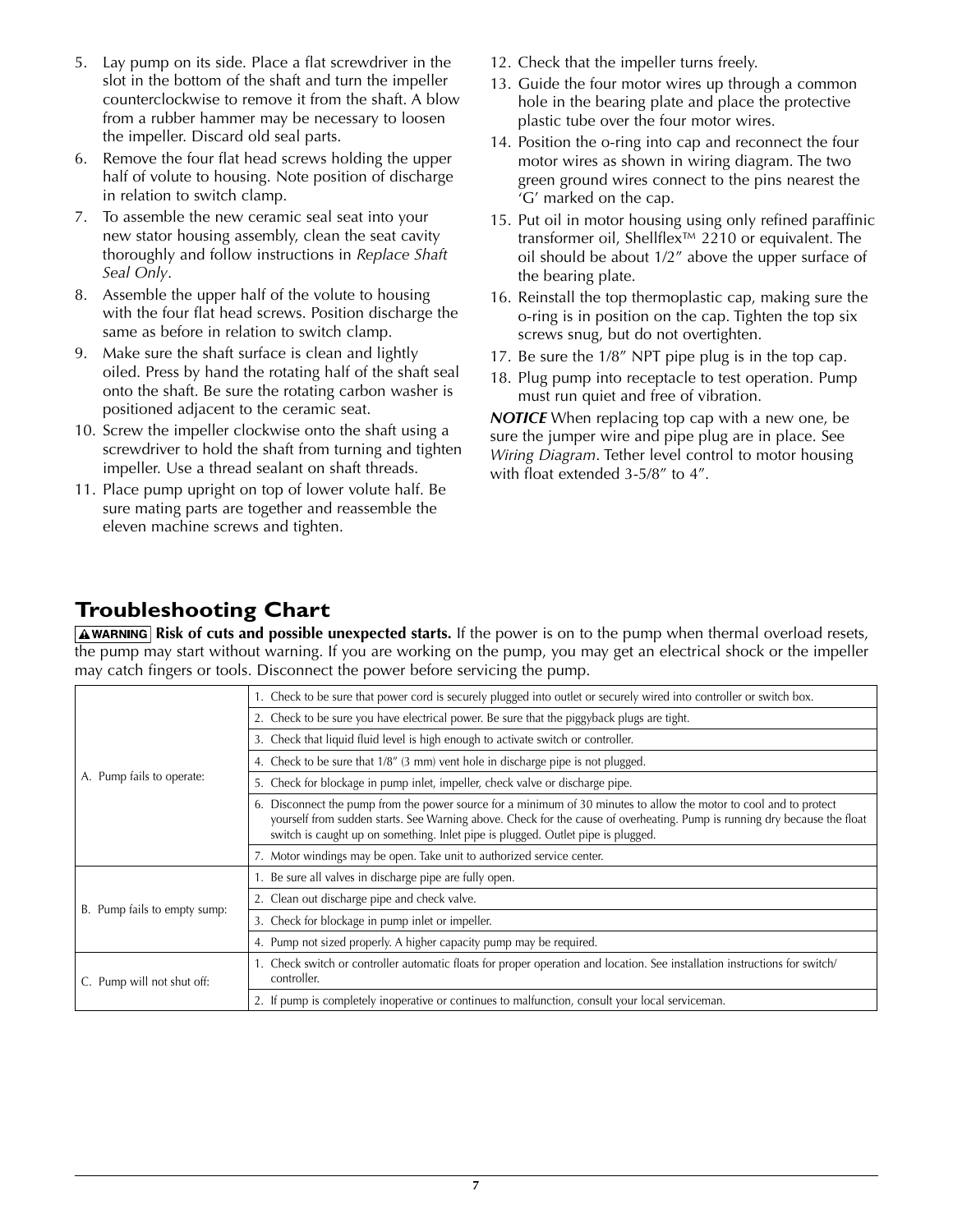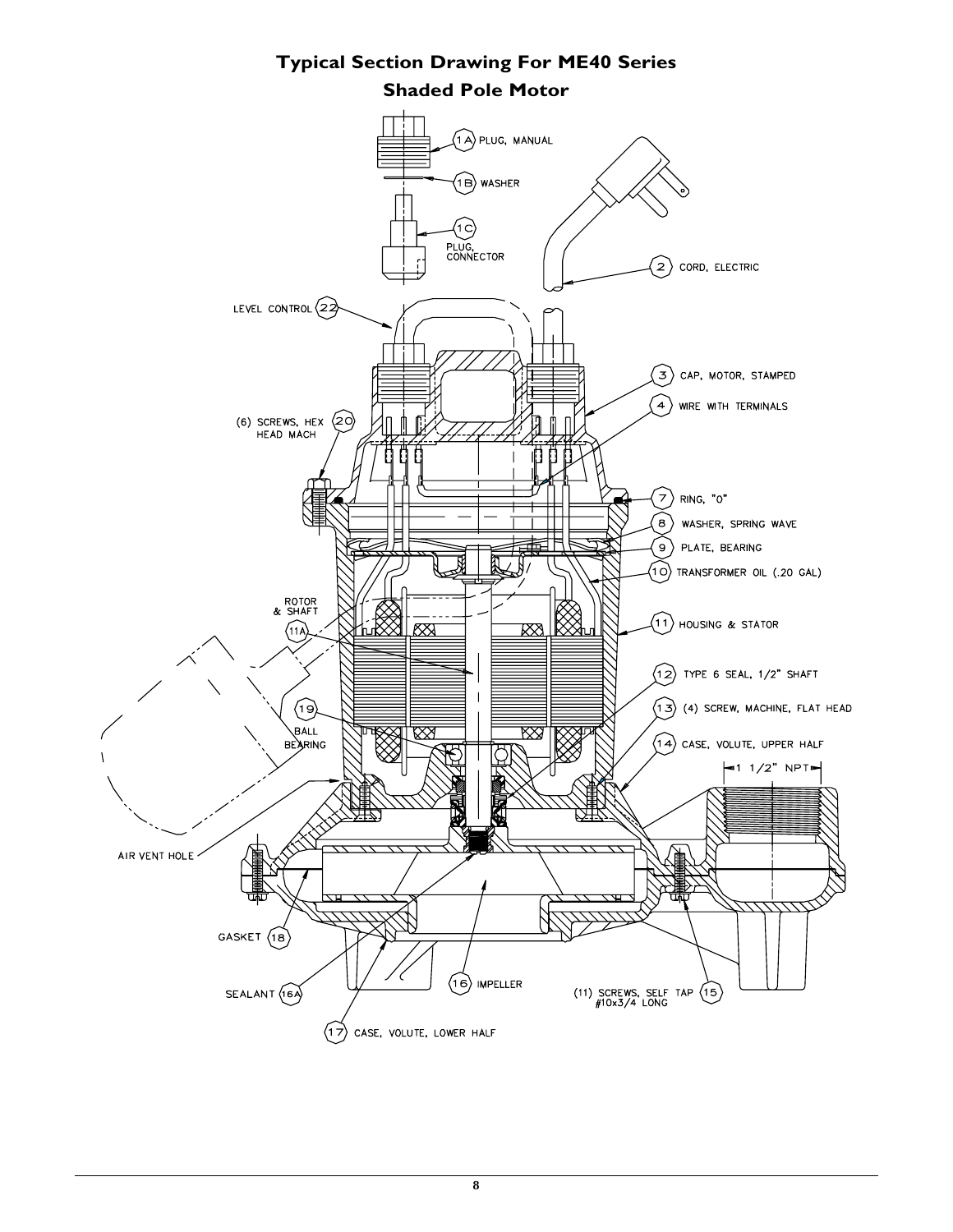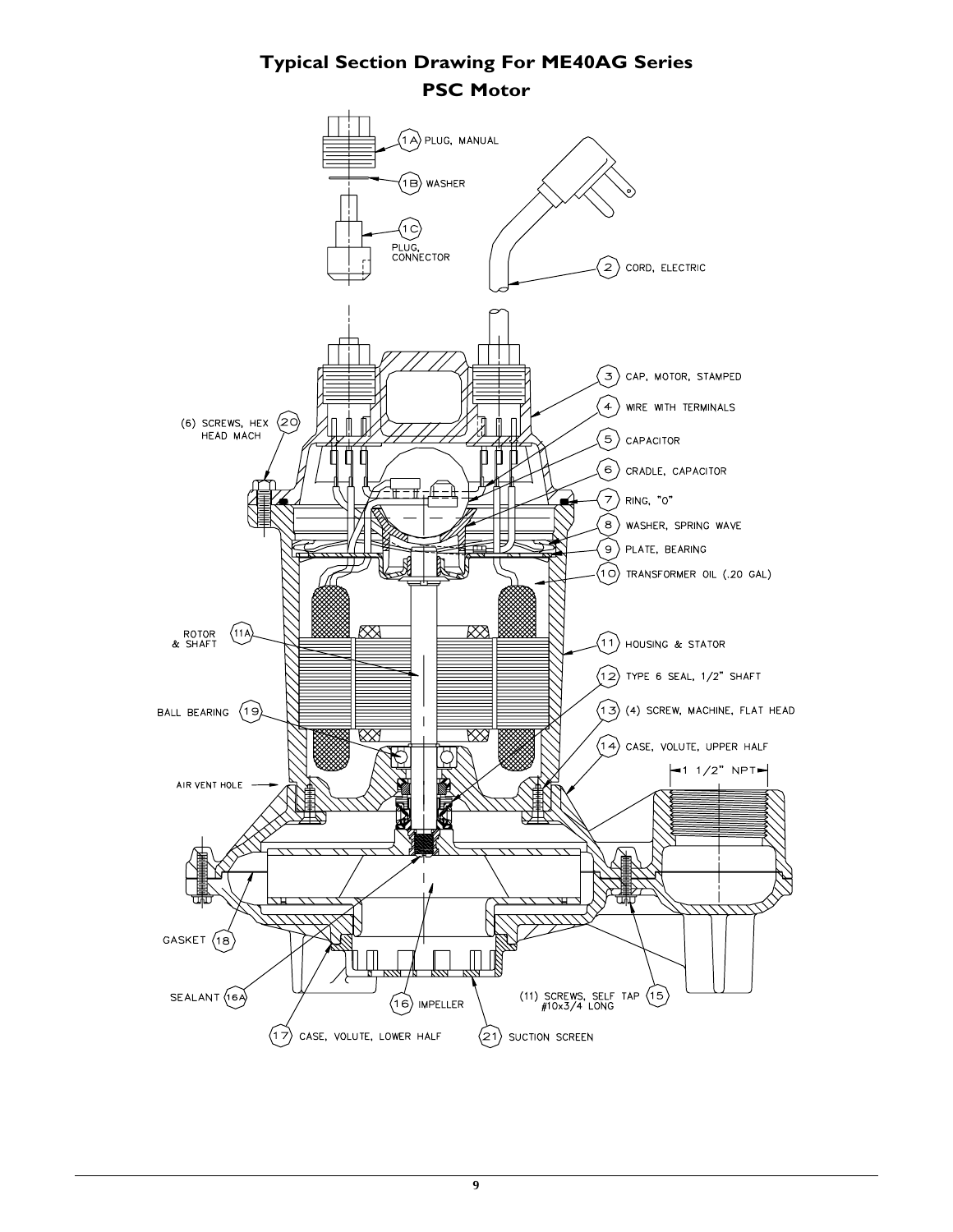# **Repair Parts**

| Ref.           | <b>Description</b>            | Qty.    | <b>Part Number</b> |
|----------------|-------------------------------|---------|--------------------|
| 1 A            | Plug, nut (manual only)       | 1       | 24448A000          |
| 1B             | Washer (manual only)          | 1       | 05030A213          |
| 1C             | Plug, connector (manual only) | 1       | 24449A000          |
| $\overline{2}$ | Cord, electric                | 1       | See Chart          |
| 3              | Cap, motor (not stamped)      | 1       | 24431C000          |
| 4              | Wire with terminals           | 1       | 09859A800          |
| 5              | Capacitor (115 volt)          |         | 26446A000          |
|                | Capacitor (230 volt)          | 1       | 23290A000          |
| 6              | Cradle, capacitor (230 volt)  | 1       | 26298B000          |
| 7              | O-Ring, 5-1/2 x 5-1/4 x 1/8   | 1       | 05876A146          |
| 8              | Washer, spring wave           | 1       | 19331A011          |
| 9              | Plate, bearing                | 1       | 24661B000          |
| 10             | Oil, transformer (1 gal.)     | .2 gal. | 11009A008          |
| 11             | Housing, with rotor & stator  | 1       | See Chart          |
|                | Stator only                   |         | See Chart          |
|                | Rotor & shaft, ME40           |         | 25309A000          |
|                | Rotor & shaft, ME40AG         |         | 26166B000          |
|                | Housing only                  | 1       | 27313C000          |

| Ref. | <b>Description</b>         | Qty. | <b>Part Number</b> |
|------|----------------------------|------|--------------------|
| 12   | Seal, shaft                |      | 21607A015          |
| 13   | Screw, machine, flat head  | 4    | 07597A030          |
| 14   | Case, volute, upper half   | 1    | 25306D000          |
| 15   | Screws, self tap #10 x 3/4 | 11   | 05910A012          |
| 16   | Impeller                   | 1    | 25301B900          |
| 16A  | Sealant                    | 1    | 14550A001          |
| 17   | Case, volute, lower half   | 1    | 25307D001          |
| 18   | Gasket                     | 1    | 25328C000          |
| 19   | <b>Ball bearing</b>        | 1    | 000650241          |
| 20   | Screws, hex head mach.     | 6    | 18475A003          |
| 21   | Suction screen             | 1    | 25307A015          |
| 22   | Level control              |      | See Chart          |

**Chart**

| Model            | <b>Pump Type</b> | Cord, Electric | <b>Cord Length</b> | Housing w/Rotor&<br><b>Stator</b> | <b>Stator Only</b> | <b>Level Control</b> |
|------------------|------------------|----------------|--------------------|-----------------------------------|--------------------|----------------------|
| ME40A-11         | Automatic        | 21628B017      | 10'                | 27313C010                         | 21599B022          | 25798A550            |
| MF40M-11         | Manual           | 21628B027      | 10'                | 27313C010                         | 21599B022          | ---                  |
| $MF40AC-11$      | Automatic        | 21628B044      | 20'                | 27313C010                         | 21599B022          | 25798A550            |
| <b>ME40MC-11</b> | Manual           | 21628B044      | 20'                | 27313C010                         | 21599B022          | ---                  |
| <b>ME40AC-21</b> | Automatic        | 21628B019      | 20'                | 27313C011                         | 21599B023          | 25798A550            |
| <b>ME40MC-21</b> | Manual           | 21628B019      | 20'                | 27313C011                         | 21599B023          | ---                  |
| ME40P-1          | Automatic        | 21628B041      | 10'                | 27313C010                         | 21599B022          | 21813B130            |
| ME40PC-1         | Automatic        | 21628B044      | 20'                | 27313C010                         | 21599B022          | 21813B131            |
| ME40PC-2         | Automatic        | 21628B019      | 20'                | 27313C011                         | 21599B023          | 21813B133            |
| ME40AG-11        | Manual           | 21628B044      | 20'                | 27313C012                         | 26165B000          | ---                  |
| <b>ME40AG-21</b> | Manual           | 21628B043      | 20'                | 27313C013                         | 26165B001          | $---$                |

SWITCH SIDE FOR AUTOMATIC<br>& PLUG SIDE FOR MANUAL





**Wiring Diagram**